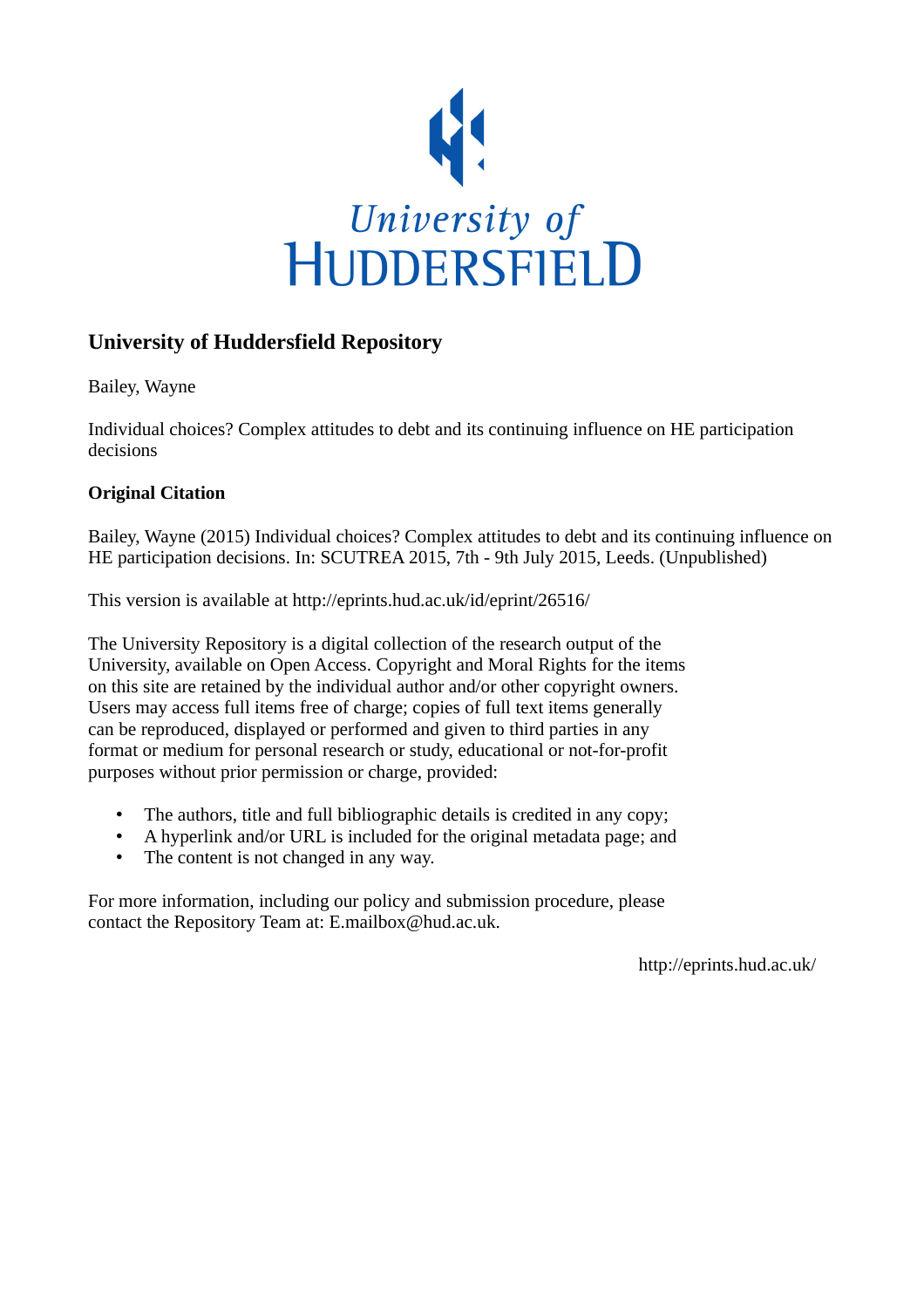# *Individual choices? Complex attitudes to debt and its continuing influence on HE participation decisions*

Wayne Bailey, University of Huddersfield, England

## **Introduction**

There seems to be a persuasive view that for the majority of young people, making choices in relation to participation in HE is an immensely complex and messy process (Reay, 2001) with non-academic factors exerting the greatest influence on the most disadvantaged of qualified young people (Forsyth and Furlong, 2003). This paper seeks to explore why a group of young adults, with level 3 qualifications, living within traditionally working-class communities in Barnsley, choose not to participate in HE and concentrates on the influence that finance has on such decisions. There has been a great deal written about debt and debt aversion and the question of whether debt plays an important role in individuals' choices when deciding whether to attend university (Callender, 2003; Watts, 2006). This paper discusses how a general fear of debt, in conjunction with an expectation that the costs associated with HE participation should lead to a guaranteed job, a sense of value for money, influence participation decisions and shape some complex attitudes towards debt that appear to be influenced by parents and wider family networks.

## **Methodology**

This research adapts a Bourdieuian framework to help explore issues that relate to indebtedness. In order to reconcile the dualisms of objectivism and subjectivism I was drawn to the work of Pierre Bourdieu, who suggests that the two orders, objectivity and subjectivity, are "...tied together through actual social practices, wherein objective social relations are produced and reproduced within particular situations" (Layer, 2006, p.194). Consequently, whilst this paper considers the subjective points of view of 36 young adults, with respect to the influence of debt on their non-participation, it also pays attention to factors which appeared to have shaped and moulded decisions and in doing so emphasises the complex correlations between the young adults and structures (Herzberg, 2006). I have drawn on Bourdieu's concepts of practice, capital, habitus and symbolic violence to interrogate the data that was collected through semi-structured interviews. When analysing data, a general thematic approach was followed (Braun and Clarke, 2006).

## **Findings**

The interviews uncovered a wide selection of information relating to different areas and aspects of debt, with the following themes emerging from the data: indebtedness; costs vs. benefits and the influence of family.

## *Indebtedness*

The participants showed complex attitudes towards debt. The idea of being in debt was viewed as a major risk they appeared to be reluctant to expose themselves to. They considered participation in HE in terms of risks, costs and benefits. The participants did not want to be what a significant number of them termed as "lumbered" or "saddled" with a debt that they would not be able to pay off. It appears that the majority of the participants associated HE participation with having a "...massive bill that goes on forever" (participant 16).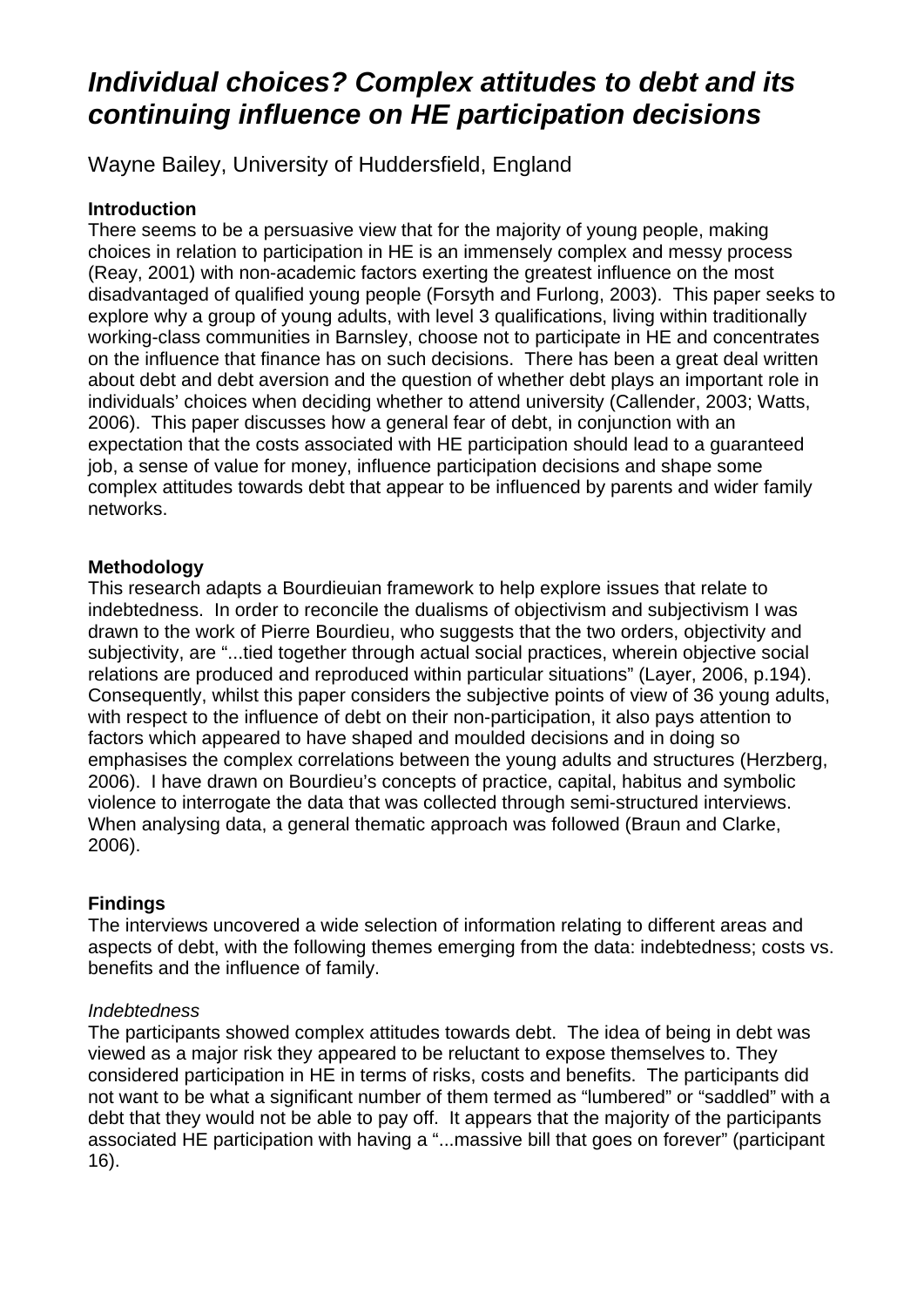The participants just did not like the idea of debt, any type of debt. The thought of being in debt was repugnant to them; it filled them with dread.

...it's hard, isn't it, for students and stuff and you've got all this debt hanging over you when you've done and I just don't want that. I don't know, I just don't like thought of having it, having debt. It fills me with dread (participant 16).

There were clear commonalities that related to values, as well as their knowledge of, and experience of, debt in one way or another. Many of the participants had stories that related to debt; it was viewed as being "corrosive" (participant 6). They appeared to have a particular set of beliefs and values with regard to indebtedness.

Implicit within the majority of the interviews was the fact that people did not have much money and if they could not afford it, then they should not spend it. Their values and beliefs seemed to reflect the ideals of their family and local community more broadly; not being in debt was an accepted way of doing things. Common meaning seemed to have accumulated over time that had influenced their local culture (Brennan, 2005). Bourdieu (2000) discusses the 'natural way' of doing things and the obvious actions that are conditioned by habitus. For the majority of the participants, an obvious action in terms of accruing debt was not to accrue debt: this was the 'natural way'. They had an inclination towards 'strategies of action' that ensured that they were not in debt. Reference was made to people not having much money and people not being in work and that the priority for many families was just getting by.

#### *Cost versus benefit*

For the majority of the participants there appeared to be more subtle and hidden disadvantages of debt that moved beyond the question of whether they should participate in HE. It seemed clear that debt alone was not their main consideration; HE was a guaranteed cost, without a guaranteed benefit. Unless there was a guaranteed extrinsic reward, specifically employment related, then the participants gave the impression that they had no motivation to participate in HE. The participants seemed to be carrying out something that can only be described as a cost-benefit analysis. They were worried about incurring debt and then being unable to secure what they saw as an appropriate job to allow them to pay off the debt. There was an emphasis on value for money. This resonates with Bradley and Miller (2010) who explored the subjective beliefs and values of young people who were also from former coal mining communities. Much like them, the participants appeared to show a definite ambivalence about the career benefits of a degree and there was a strong belief from many of the participants that they were just as likely to get a job without a degree. The participants seemed aware that the decision to go to university involves a certain amount of risk (Hutchings and Ross, 2003; Baxter, Tate and Hatt, 2007) and they appeared worried that the financial costs of HE were likely to outweigh any possible future financial returns (Watts, 2006). The majority made reference to graduates who, having left university, were unable to secure employment that related to their studies. Many of the participants had a particular story to share that alluded to graduates not being able to find 'the right' job. Participant 6 referred to a cousin who had participated in HE and studied for a sports science degree. He referred to his cousin as being "...lumbered with debt because sports science never caught on". Employers were "...looking for people with experience and if you spend three years at university, it's not real life experience" (participant 9). They proposed that the three years would have been better-spent gaining experience and "…moving up the ladder" (participant 12). Participant 14's attitude to this issue is synonymous with the viewpoint held by the majority of the participants: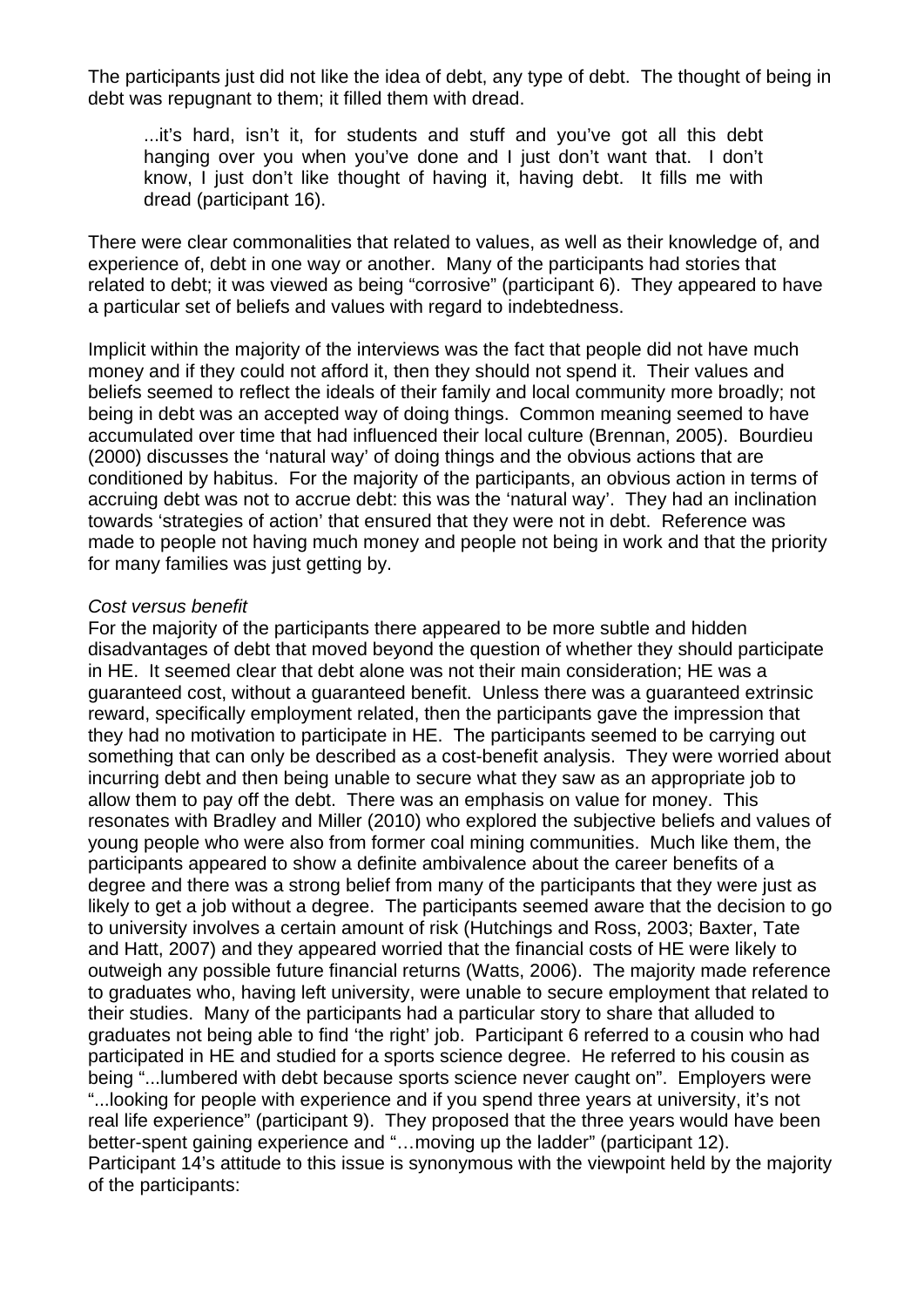If I do go to university, it'll cost me a lot of money so I'll be in a lot of debt and even with a degree with climate the way it is now, there's no guarantee I'll get a job with a degree so I can't pay my debt off so I'm looking at paying debts 'til I'm near retirement. I may as well just get a job...

There seemed to be evidence of cultural reproduction in the participants' attitudes to debt, costs and benefit.

#### *The influence of family*

Significantly, all participants cited discussing the financial implications of debt with their friends and wider family members, but particularly parent(s). There were several examples of "...horror stories..." (participant 6) when it came to debt that had been articulated to them by their parents. The participants' family upbringing seems to have shaped their attitude to, and how they feel about, being in debt. This is well illustrated by participant 4:

My mam says debt's right bad; she won't even have a credit card. She says she got caught out in the past.

The social structure of the participants' local community such as their wider network of social relationships (family/friends) seemed to have, in part, shaped their attitude to the financial implications of HE participation. Their working-class backgrounds appear to have exposed them to specific dispositions and different material conditions that have instilled preferences that may even be unconscious (Bourdieu, 1984). Participant 9 gets to the nub of this issue:

...but I think for everybody especially coming from here, and I'm not saying Barnsley is as deprived as what everybody makes it out, it isn't as bad as what everybody says but I think coming from an area like this where traditionally people haven't got that much money, it is a problem.

The pedagogic actions that have been carried out within the participants' family structure with regard to debt seem to have reproduced the same attitudes to it. The participants have produced disposition "...which generate 'correct' responses to the stimuli..." (Jenkins. 1992, p.107) with the rules, values, behaviours and attitude to debt appearing to be shaped by their family. The idea of having to spend years paying back a debt accrued as a result of HE participation appeared to be just unacceptable. The idea that debt is "...always there" and "at the back of your mind" was discussed and the thought of this was disconcerting. Any 'strategies of action' devised by the participants were about making money; the preference was always earning money not "…owing it out" (participant 18). These strategies appear to have been discussed with, and shaped by, various sections of the participants' social network, but particularly with their family.

#### **Discussion**

I am aware that gathering data through semi-structured interviews limits the claims and assertions that can legitimately be made and that this, to an extent, limits this paper's ability to provide conclusive evidence. However, after accepting these caveats, this research nevertheless sheds further light on the subtle and hidden disadvantages of debt and on what, continues, to shape and influence attitudes to debt and its influence on HE participation decisions.

As touched upon, without exception, all participants voiced major concerns about the financial risks and implications of attending university and the prospect of debt. The costs of participation and financial concerns have been considered by many researchers within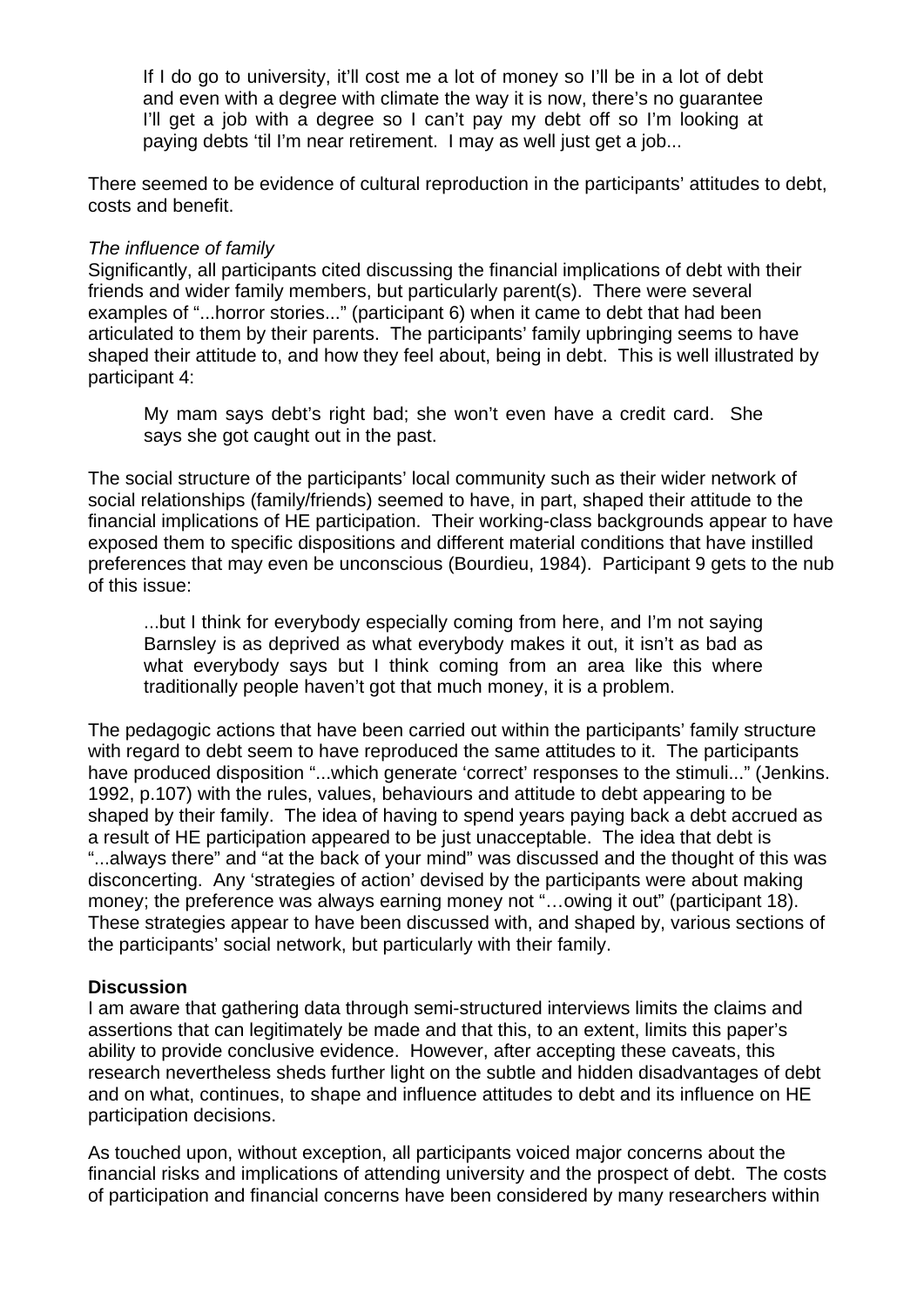the last 10+ years (Conner, 2001; Baxter *et al.*, 2007), yet little seems to have changed to alleviate widespread apprehension about the prospect of debt. Baxter *et al.* make an interesting point when considering debt: "… the fear of debt could deter the very groups at whom widening participation initiatives are targeted" (2007, p.279). It was apparent from the outset of this research that the prospect of debt impacted upon the participants' motivation to participate; debt was an expectation with HE participation not being seen as value for money. Participants seemed to treat HE participation as they would buying any other consumer item. If they bought an HE experience, then they expected a job - a good job - at the end of it. There had to be a guaranteed benefit to participation, particularly a career benefit. As discussed, their attitude to debt was particularly complex. The participants' main motivations seemed to be to make money, not to be in debt, as that was just not the right way to do things; debt equalled risk and uncertainty. It almost felt that for the participants and their families, that not incurring debt was expected – a cultural rule. University debt was seen as a debt for life and there were no guarantees that appropriate employment would be secured to enable them to pay back an incurred debt. The expectation of such a debt seemed to have been one of the main motivations behind the participants opting to look for a job once they finished at sixth form. It was an authorised 'strategy of action'.

Perhaps by virtue of being from deprived and working-class backgrounds, the majority of the participants appeared to have had similar experiences. Such similarities seemed to be the result of the opportunities they had been afforded, because of the social relationships they had fostered and the structures they had encountered and this impacted on decision making. Their upbringing and background appears to have shaped their habitus in regard to debt. They favoured no debt over debt, irrespective of the amount or the reason for the debt. This reinforces the work of Melcalf (1997) who discussed how the less affluent can regard HE as irrelevant and Watts and Bridges (2006) who proposed that better paid jobs were far from guaranteed as a result of participation. Similarly, Callender and Jackson's study (2006) pointed out that choices can be constrained by costs, with students from lower income families fearing debt and that this played a pivotal role in their decisions. Within this study, there appears to be evidence of cultural reproduction as the participants seem to have perpetuated a clear set of shared beliefs and values pertaining to debt, as a result of parental/family attitudes that were likely historical. Developing 'strategies of action' that helped to prevent debt seemed to have been conditioned by the participants' habitus (Bourdieu, 2000). Their habitus predisposed them to behave in a particular manner when it came to debt; again, there were cultural rules. Employment was much more likely to bestow economic, social and cultural capital. This was a source of anxiety for the participants; they seemed to want guarantees that the substantial outlay that was attached to participation would lead to a guaranteed job. They voiced a particular set of beliefs and values pertaining to debt, a simple mantra: if you cannot pay, then do not buy. This apparent informal learning that appeared to have taking place within the family, particular between the participants and their parent(s) is important. The key element of informal learning according to Cullen, Batterbury, Foresti, Lyons and Stern (2000) is social; it is not something that is wholly individual in nature (Eraut, 2000). The apparent socially embedded nature of the participants' learning (Field and Spence, 2000) gave the impression that it had taken place within everyday life, and within particular family situations (Mills and Kraftl, 2014). Informal learning between participants and parent(s) pertaining to debt and the financing of university appeared to be far more persuasive than anything they had been told at their respective sixth forms. The informal learning that took place within the participants' family seemed to be particularly powerful and complex and seemed to influence patterns of behaviour, thought and feelings about the risks of debt (Haggart, 2000). As Haggart points out, a key aspect of family learning includes the intergenerational informal learning that takes place between family members. The participants seem to have learnt about roles, relationships, responsibilities and decision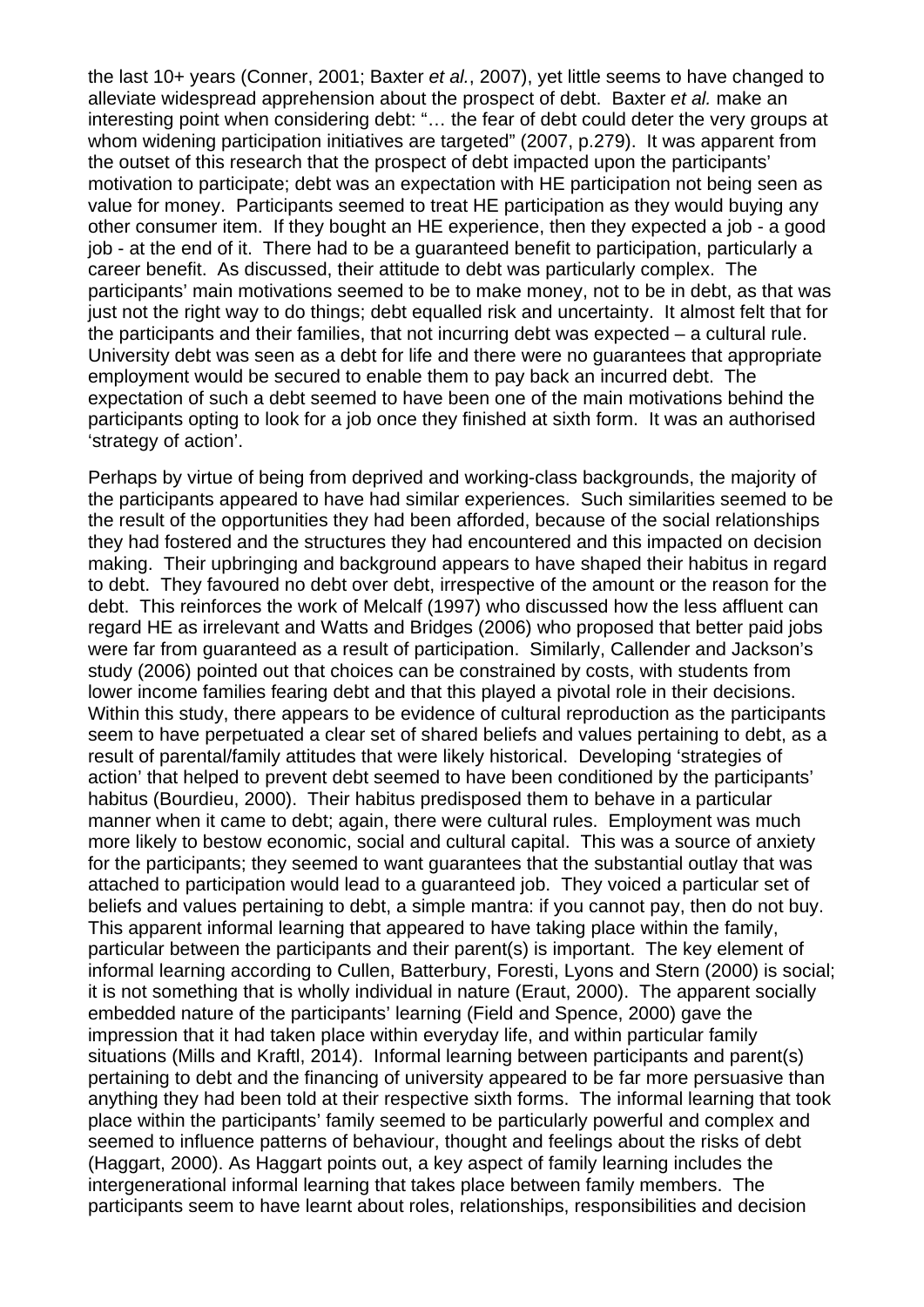making from their parent(s) or in some cases grandparent(s). Their opinions had weight; a particular gravitas that seemed to ensure that the participants wanted to do the best by their family. In this particular instance, the best for their family was not being in debt. Debt was not viewed as an individual issue; any debt accrued through HE participation was seen as a family debt.

An interesting aspect of this research is that it spanned two British governments with some interviews taking place prior to 2010 and the subsequent hike in fee, and a number being carried out between 2010 and 2013. Significantly, my research has indicated no real change in the participants' relationships to debt, whether interviewed before or after 2010. Whilst my post-2010 participants continued to be debt-averse, the hike in fees, whilst discussed, did not appear to be the reason why they chose not to participate. The amount of debt seemed to be of limited significance, whether £3000 or £9000 per year, the outcome was the same - debt. This is interesting, as once more their habitus may have predisposed them to behave in a particular manner in relation to debt. As touched upon, the participants' attitude to debt appeared to be the result of their experiences and the informal education that took place within their families. Their learning, in relation to debt and its implications, seemed to have been situated within their own particular context and whilst there was no evidence of intentional teaching about debt and its implications, as a result of their 'lived experience' they appeared to have a tacit, taken-for-granted understanding of debt and its implications and this seemed to influence their decision making and actions (Eraut, 2000). As previously discussed, all mentioned parental attitudes to debt. Also, as young adults, many had encountered debt, either indirectly in terms of stories, or directly in terms of friends and family, and this had likely shaped/moulded their habitus with regard to debt and being anti-debt.

#### **Conclusion**

This paper has discussed how a general fear of debt, in conjunction with an expectation that the costs associated with HE participation should lead to a guaranteed job, influences decision making. It has indicated complex attitudes towards debt and a particular set of beliefs and values that relate to the financing of HE. This research indicates that debt alone was not the main consideration; HE was a guaranteed cost, without a guaranteed benefit. Unless there was a guaranteed extrinsic reward, specifically employment related, there was no motivation to participate in HE.

This paper has proposed that any 'strategies of actions' devised by the young adults were about making money and not owing money and that, at times, the amount of debt appeared to be inconsequential; being in debt was just not the accepted way of doing things. Significantly, evidence suggests that students from working-class backgrounds are more likely to be averse to being in debt and reluctant to accept the debt attached to being a student. Moreover, indebtedness is viewed as a major risk by many working-class young adults and their families. In spite of the perceived value of HE alluded to by the participants' respective sixth forms, the young working-class adults who participated in this study, still seem to consider participation in HE in terms of risks, costs and benefits (Callender, 2003) and their decision making seems to be heavily influenced by their family.

Ultimately, this paper has argued that similar outlooks, backgrounds, interests, lifestyles and opportunities resulted in the adoption of shared practices, common patterns of reactions and accepted ways of doing things when it came to debt.